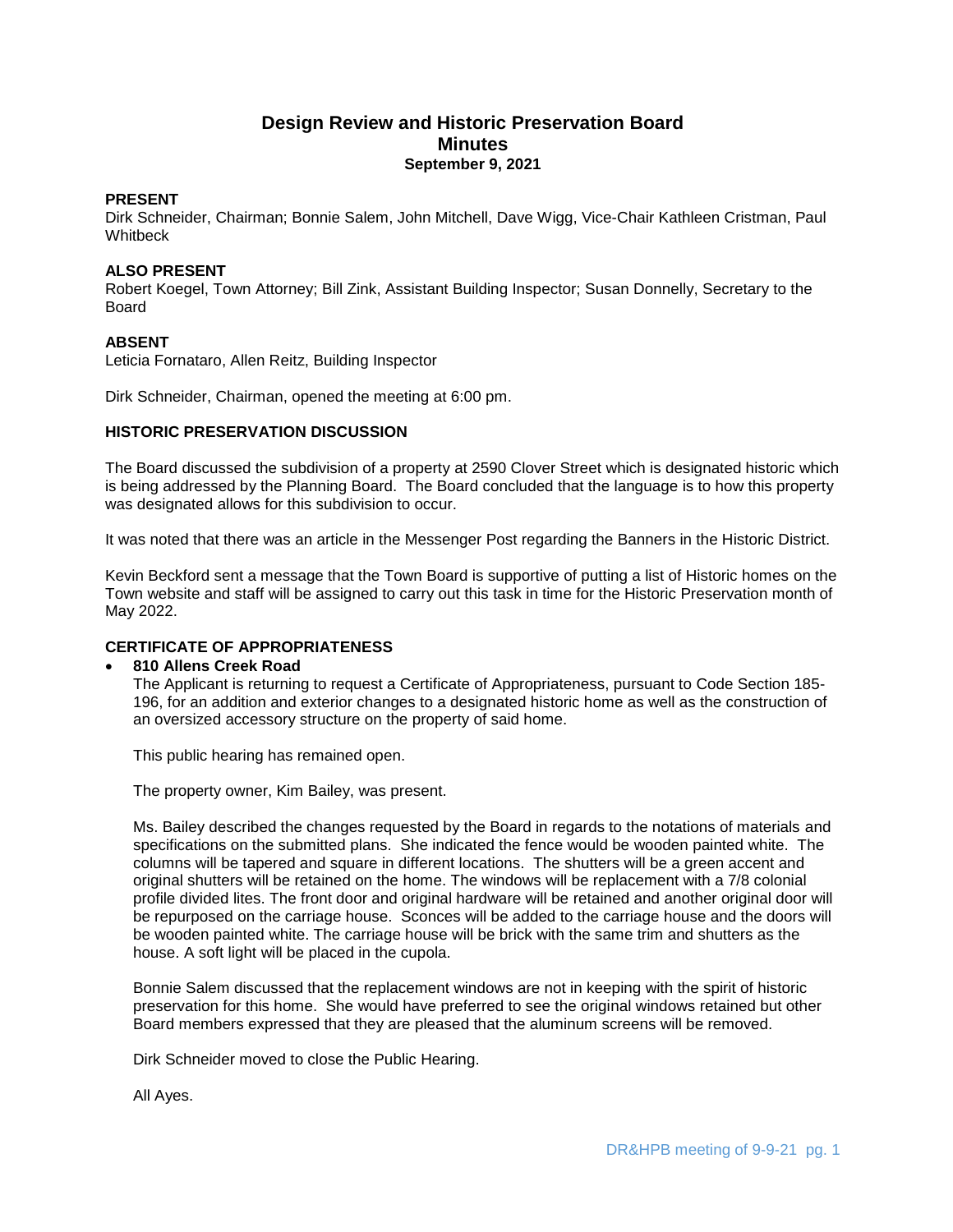A resolution was moved by Board member Dirk Schneider, seconded by Board member John Mitchell, and was voted upon by members of the Board as follows:

| <b>Bonnie Salem</b>  | Aye    |
|----------------------|--------|
| <b>Paul Whitbeck</b> | Nay    |
| Kathleen Cristman    | Aye    |
| John Mitchell        | Aye    |
| Leticia Fornataro    | Absent |
| David Wigg           | Aye    |
| Dirk Schneider       | Aye    |

Based upon the above Findings of Fact, the Board concluded that the work proposed by the applicant is compatible with the historic character of the structure and, as such is appropriate.

The granting of the Certificate of Appropriateness is made subject to the following specific conditions:

- a. New wooden fence to be painted white.
- b. All new shutters are to match existing in kind.
- c. Change all "match existing" to "in kind".
- d. Soft light at the cupola in the carriage.
- e. New railing system on second floor of the addition will be of AZEK composite material and the decking will be mahogany.
- f. All work is to be completed by September 8, 2023.

#### **117 East Street**

The Applicant is returning to request a Certificate of Appropriateness, pursuant to Code Section 185- 196, for a porch addition. This property is zoned (RN) Residential Neighborhood and is designated historic.

This public hearing remains open.

Eric Schoenhardt was present to discuss the updated plans with the Board. He reviewed the enclosure of the roof over the patio and discussed the materials of the posts and screens. The stoop will remain. Windows will remain but some small shutters will be removed to accommodate the porch addition.

There was no public comment.

Dirk Schneider moved to close the Public Hearing.

John Mitchell seconded.

All Ayes.

A resolution was moved by Board member Bonnie Salem, seconded by Board member Paul Whitbeck, and was voted upon by members of the Board as follows:

| Dirk Schneider      | Aye    |
|---------------------|--------|
| <b>Bonnie Salem</b> | Aye    |
| Paul Whitbeck       | Aye    |
| Kathleen Cristman   | Aye    |
| Leticia Fornataro   | Absent |
| David Wigg          | Aye    |
| John Mitchell       | Aye    |
|                     |        |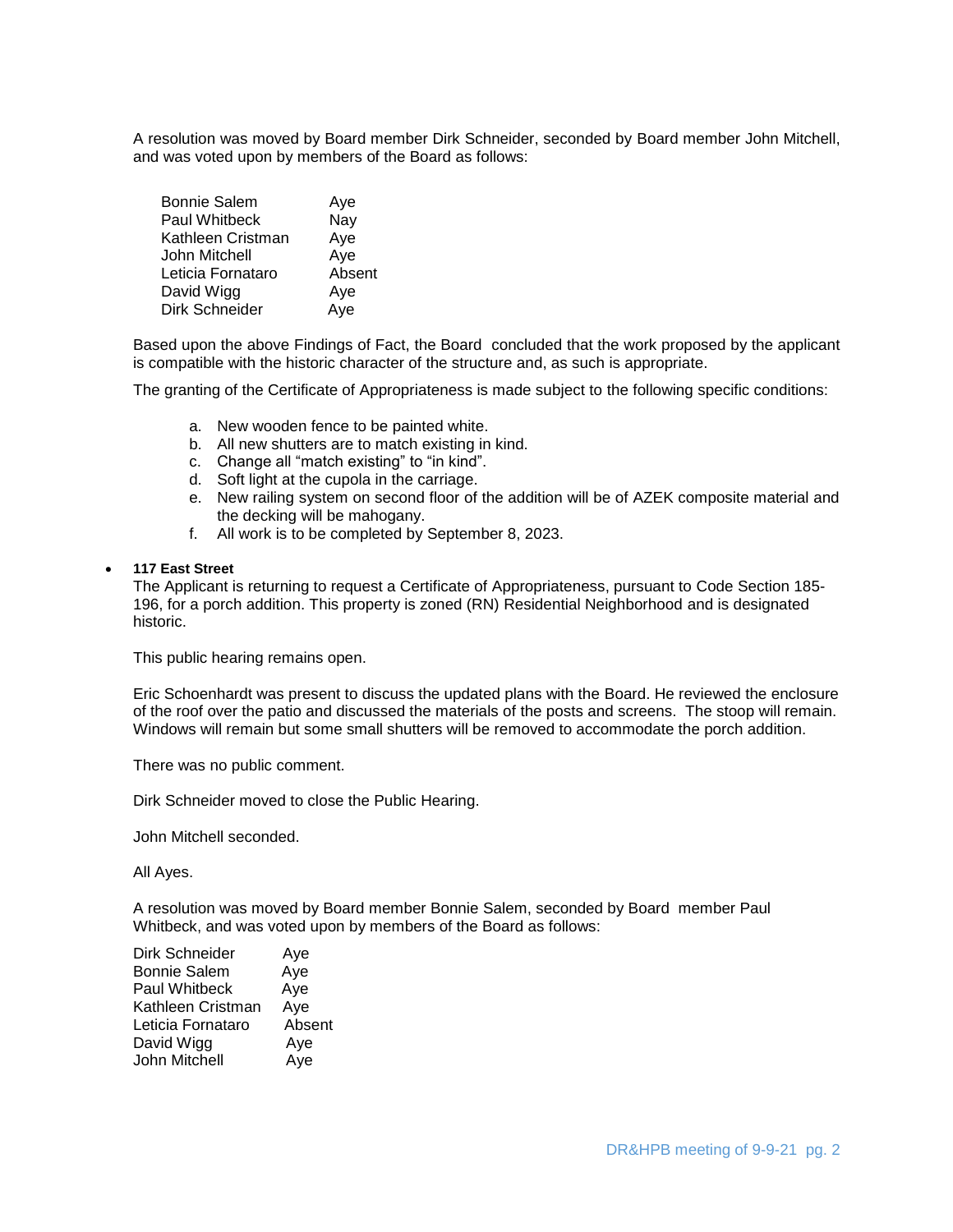Based upon the above Findings of Fact, the Board concluded that the work proposed by the applicant is appropriate and therefore grants a Certificate of Appropriateness.

The granting of the Certificate of Appropriateness was made subject to the following specific conditions:

- a. Shutters that are removed will be preserved for future replacement if needed.
- b. The proposed addition will have a bead board ceiling.
- c. The proposed addition will have one exterior door on the south side as shown in drawing A-1 by Greywood Design.
- d. The gable end of the porch shall match the gable end of the rear addition as shown in the May 19 document page 1.
- e. The screens will have framing with a center divider.
- f. All work is to be completed by December 31, 2022.

## **RESIDENTIAL APPLICATION FOR REVIEW**

#### **21 Warder Drive**

The Applicant is requesting design review for the construction of approximately a 1,700 SF addition with first floor laundry, great room, full bathroom and sunroom with the second floor addition including bedroom, bathroom and enclosed porch.

The homeowner, Monir Hossain, was present.

A plan for a previous approval is being amended to include a second floor addition.

The Board asked for a drawing of the north elevation and a roof plan (bird's eye view) in order to be able to come to a decision.

This hearing remains open.

#### **25 Creekside Lane**

The Applicant is requesting design review for the construction of approximately a 255 SF garden room addition off the back of the existing house.

The architect, Randall Peacock, was present.

Mr. Peacock described the proposed 15' x 15' four-season room. A change in revised plans submitted on 9/3/21 was made in the plans to include a fireplace in drawing A-2. The cedar siding and trim on the addition will match the existing house. The floor will be insulated. Anderson windows will be installed.

Kathleen Cristman moved to accept the application as submitted.

David Wigg seconded.

All Ayes.

#### **38 Coventry Ridge**

The Applicant is requesting design review for the construction of approximately a 256 SF screened in porch addition off the back of the existing house.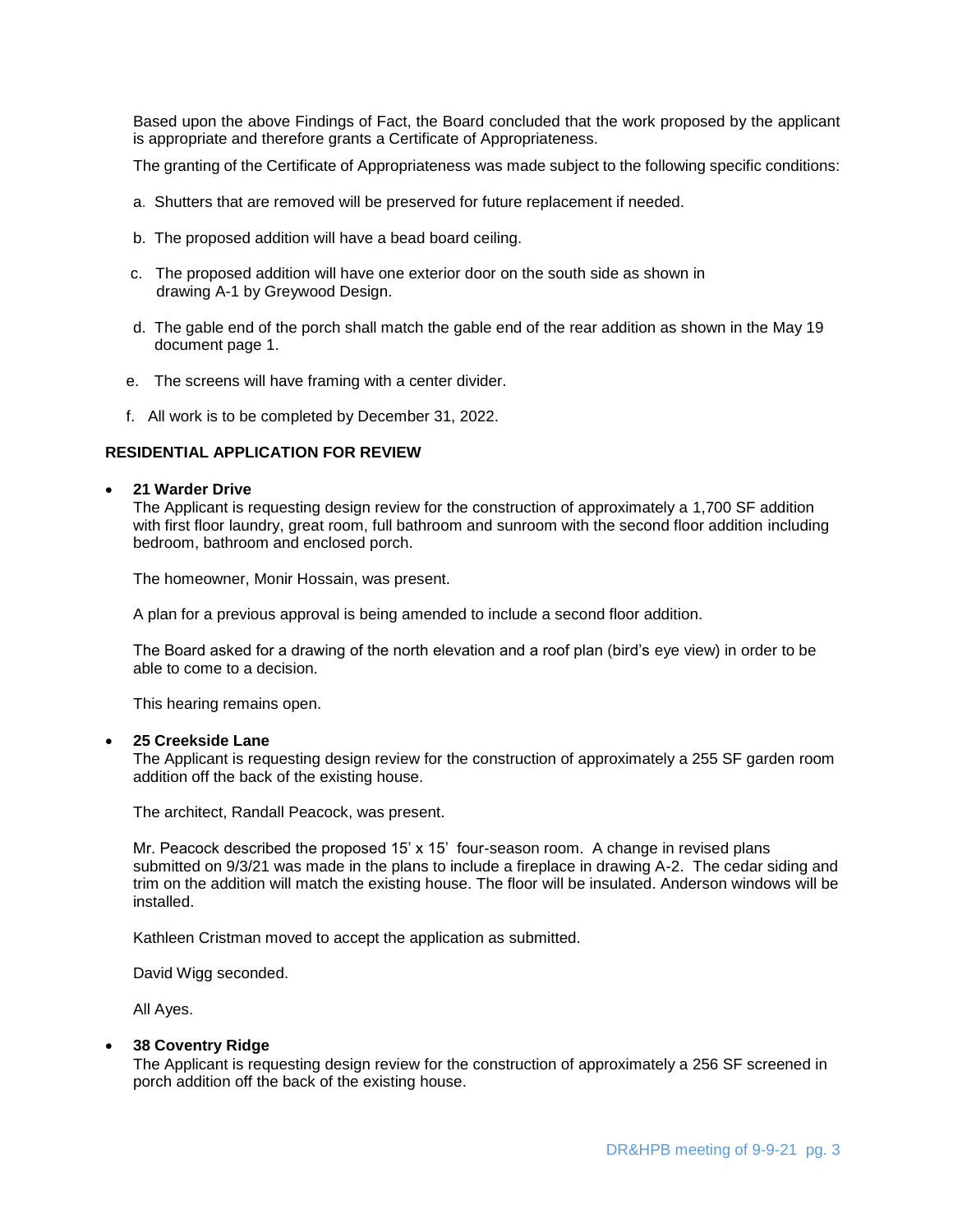The contractor, Dan Kummerow, was present.

 A screened porch on an existing patio is proposed. The posts will be trimmed. The baseboard panels will be installed and the aluminum trim with match that on the original on the home. Clear panels or screens will be installed in the eaves.

Dirk Schneider moved to approve the application as submitted with the conditions that the pillars and framing are white to match and the porch roof and shingles match the existing.

John Mitchell seconded.

All Ayes.

#### **104 Maywood Avenue**

The Applicant is requesting design review for the construction of approximately a 368 SF addition off the back of the existing house.

The designer, Jim Kruger, was present to discuss the application with the Board. The addition will have a crawl space foundation. The windows and siding will match the existing on the house. The addition will have a vaulted ceiling and fireplace and will not go above the second story windows. A gas fireplace will be installed.

David Wigg moved to accept the application as submitted.

Bonnie Salem seconded.

All Ayes.

#### **146 Caversham Woods**

The Applicant is requesting design review for the construction of approximately a 224 SF addition off the back of the existing house.

Tom Taliento of Tri State Construction was present to discuss the application with the Board.

An addition to be used as a first floor bedroom is being created. All windows on the home will be replaced. The new rear elevation windows will be the same height as the existing. A metal roof on the addition will be the same color as the asphalt shingles on the existing home.

Bonnie Salem moved to approve the application with the condition that the head sill height match the existing windows on the rear elevation.

Kathleen Cristman seconded.

All Ayes.

## **REVIEW OF MINUTES OF JULY 22, 2021 MEETING**

Bonnie Salem moved to accept the minutes of August 26, 2021 with a correction.

All Ayes.

## **ADJOURNMENT**

Chairman Dirk Schneider moved to close the meeting at 8:45 pm.

All Ayes.